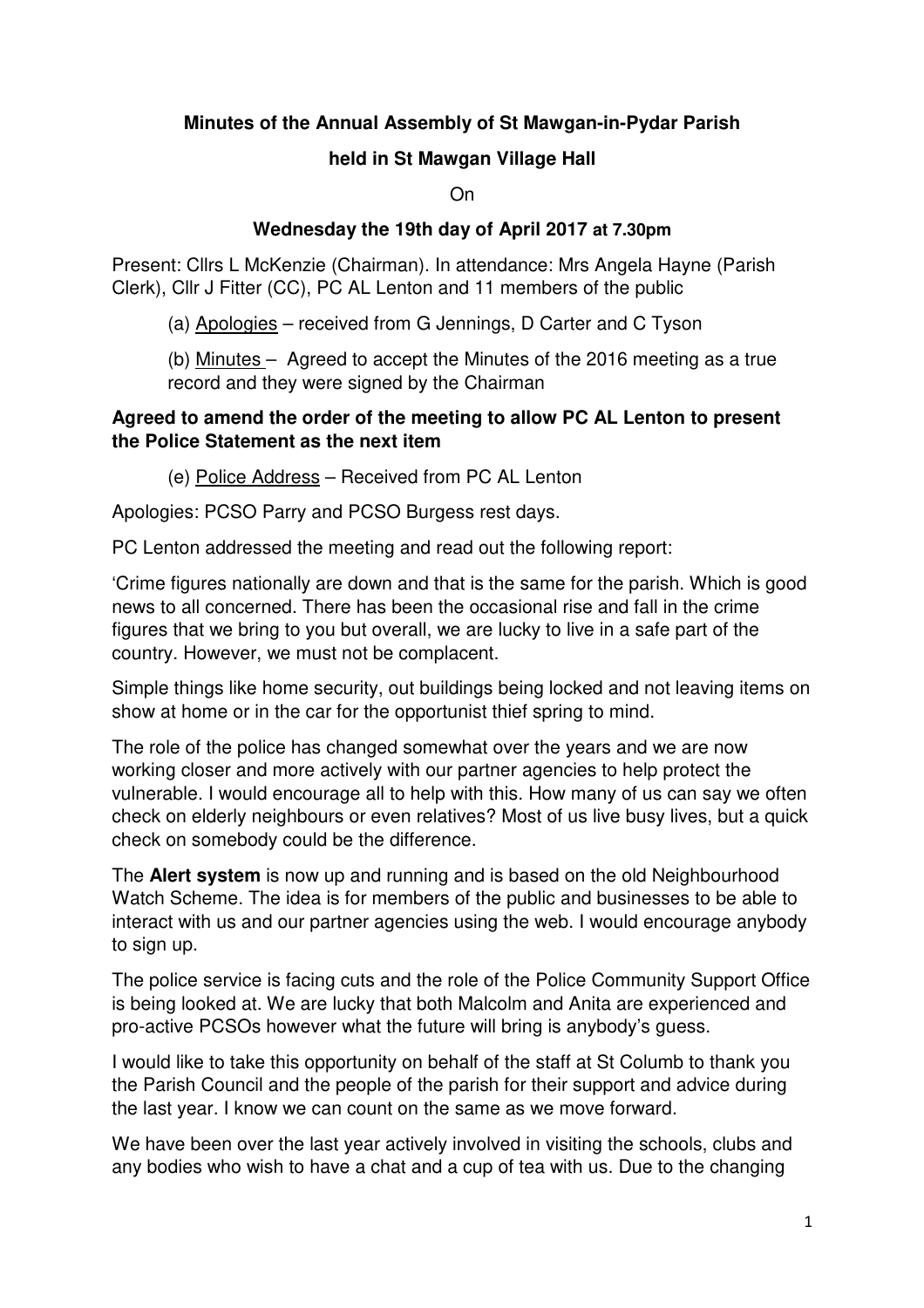world environment, we will continue to attend the Airport for public reassurance. This will not change as community engagement is at the heart of all we do.'

### (c) Address by Cornwall Councillor John Fitter

Cllr Fitter acknowledged the formation of a Health and Well-being Board that is designed to bring organisations together to work in partnership for the benefit of effective and cost effective adult care in the Cornwall Council region.

He also highlighted the Localism agenda (Localism Act, 2011) that enables the devolvement to local powers within parishes. Highlighted in the Cornwall Local Plan: Strategic Policies (2010-2030), with a separate Community Network Area Sections (2010-2030), adopted in November 2016.

In order to represent his electorate, he sits on the Licensing Committee; Housing Pac; Strategic Mid-Cornwall Planning; Planning Committee EAST; Aerohub and EZ. Board, and Cornwall Airport Newquay as a non executive-director.

In this capacity he reported that passenger numbers at Cornwall Airport Newquay had increased by 70,329, in the period from April 2017 to December 2017, a growth of 19.04%.

Search and Rescue missions meanwhile saw 92 in the period January and February 2017 (not including missions when already airborne). 2016 saw a total of 394 for the year.

# (d) Chairman's Report

The Chairman read the following report:

**'**Once again I would like to begin by thanking all Councillors for their hard work through the year for the Parish Council. I'd also like to thank our County Councillor, **John Fitter**, for his efforts on behalf of the parish during the year, which have addressed parking issues, road and verge maintenance and signage as well as planning matters.

There have been a couple of changes this year; in August **Michael Raby** stepped down from the Council. At the time I thanked him for his contribution over the years and would just like to do so again. In due course we welcomed Clare Tyson onto the Council, after co-option in October. **Sarah Jennings** stepped down in March and again I'd like to thank her for her contribution. I'd also like to thank **Keith Atkinson** who is also leaving, for all his work for the council, as a councillor and past Chairman as well as leading the Planning working group. Keith has done a tremendous amount for the village over many years and will be very greatly missed.

There have been 12 meetings since the Annual Assembly last year and two councillors have had 100% attendance through the year – **William Corbett and Gwen Jennings**. For the record the attendance figures for individual Councillors are as follows: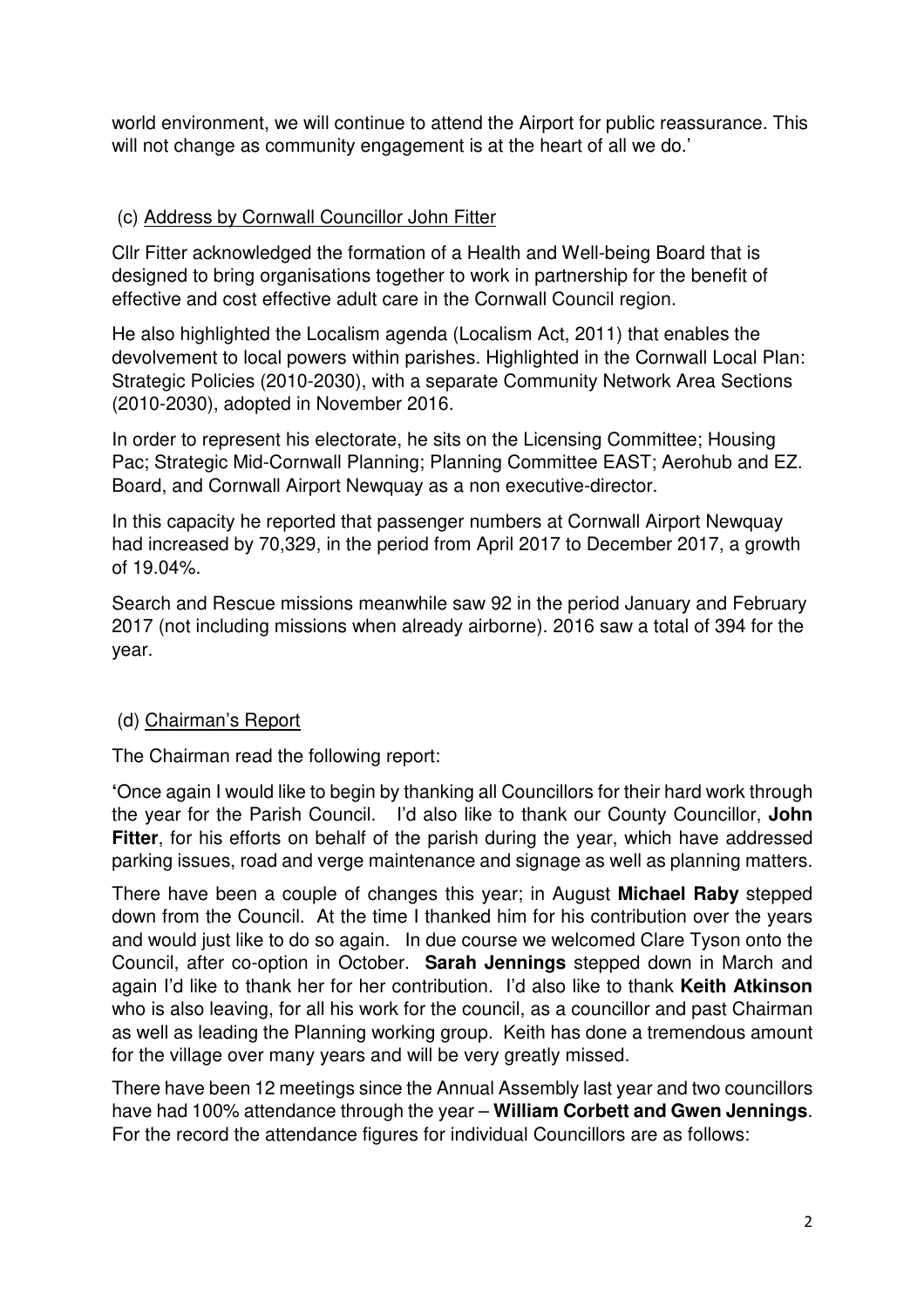Cllr Keith Atkinson - 9; Cllr Deborah Carter - 11; Cllr Beryl Cawley - 7 Cllr Richard Cawley - 10; Cllr William Corbett -12; Cllr Steve Gardner - 6 Cllr Gwen Jennings - 12; Cllr Sarah Jennings - 7/11; Cllr Sue Jones - 10 Cllr Liz McKenzie - 11; Cllr Steve Tavener - 7; Cllr Clare Tyson - 5/7.

As I'm sure you are aware we have elections coming up – now a General Election on June  $8<sup>th</sup>$  (bit of a clash there with the first day of Royal Cornwall!) – but before that, on **May 4th** we have elections for both County and Parish Councillors and I hope everyone will take the opportunity to use their vote. Just to correct what has been printed in the press, In Mawgan in Pydar we have two wards. In the Trenance Ward six people –stood for the six seats, so Deborah Carter, Richard Cawley, William Corbett, Gwen Jennings, Sue Jones and Steve Tavener will take their places on the Parish council without an election. In St Mawgan ward eight people are standing for the 6 seats, so there will be an election – the candidates are Beryl Cawley, Steve Gardner, Sarah Karkeek, Chris Mann, Liz McKenzie, Ann Rawling, Terry Thomas, Clare Tyson.

All councils are required to abide by the Localism Act of 2011 to adopt a Code of Conduct which includes principles such as Selflessness, Honesty and Integrity, Openness, Objectivity, Accountability and Councillors are bound by the Code. The Code is there to ensure that councillors maintain the highest standards of behaviour and it is councillors' responsibility to ensure that they are familiar with the Code and abide by it. Members are expected to attend Code of Conduct training to ensure they are aware of their responsibilities. Unfortunately in April/May 2016 one councillor was found by the Monitoring Officer to be in breach of the Code and consequently sanctioned at the July meeting. After discussion at the September and October meetings, in October the Council adopted a Policy and Action procedure for any future breaches of the Code – hopefully this won't need to come into effect.

The Parish Council had 60 planning applications during the year, of which we supported or raised no objection to 26, and objected to 14, of the remainder some were Pre-applications which didn't require a decision, some were applications for works to trees which we refer to the County Council Tree Officer. Planning applications are a regular feature of parish council meetings, in the past we have been able to cite the views expressed in the Parish Plan, however that now needs to be replaced and we are aiming to develop a **Single Issue Neighbourhood Plan** specifically to address planning matters in the Parish.

Councillors have attended a variety of further meetings during the year and I'd like to again thank **Gwen Jennings** for her stalwart attendance at the Airport Consultation Forum meetings and the regular reports she provides in her role as Vice Chair of the Forum. I'd also like to thank **Keith Atkinson** for his consistent attendance at meetings for the Denzell Downs Community Liaison group. The **Denzell Downs** wind farm is now up and running and the grant application process is now open.

I have been asked about the situation with regard to the **Modification Order** for Church/Rectory Lane, but I have nothing to report, it is still being decided by County and I'm sure we will hear the outcome in due course. We do have an item on the agenda though, so it may be that we need to put it back on the PC agenda.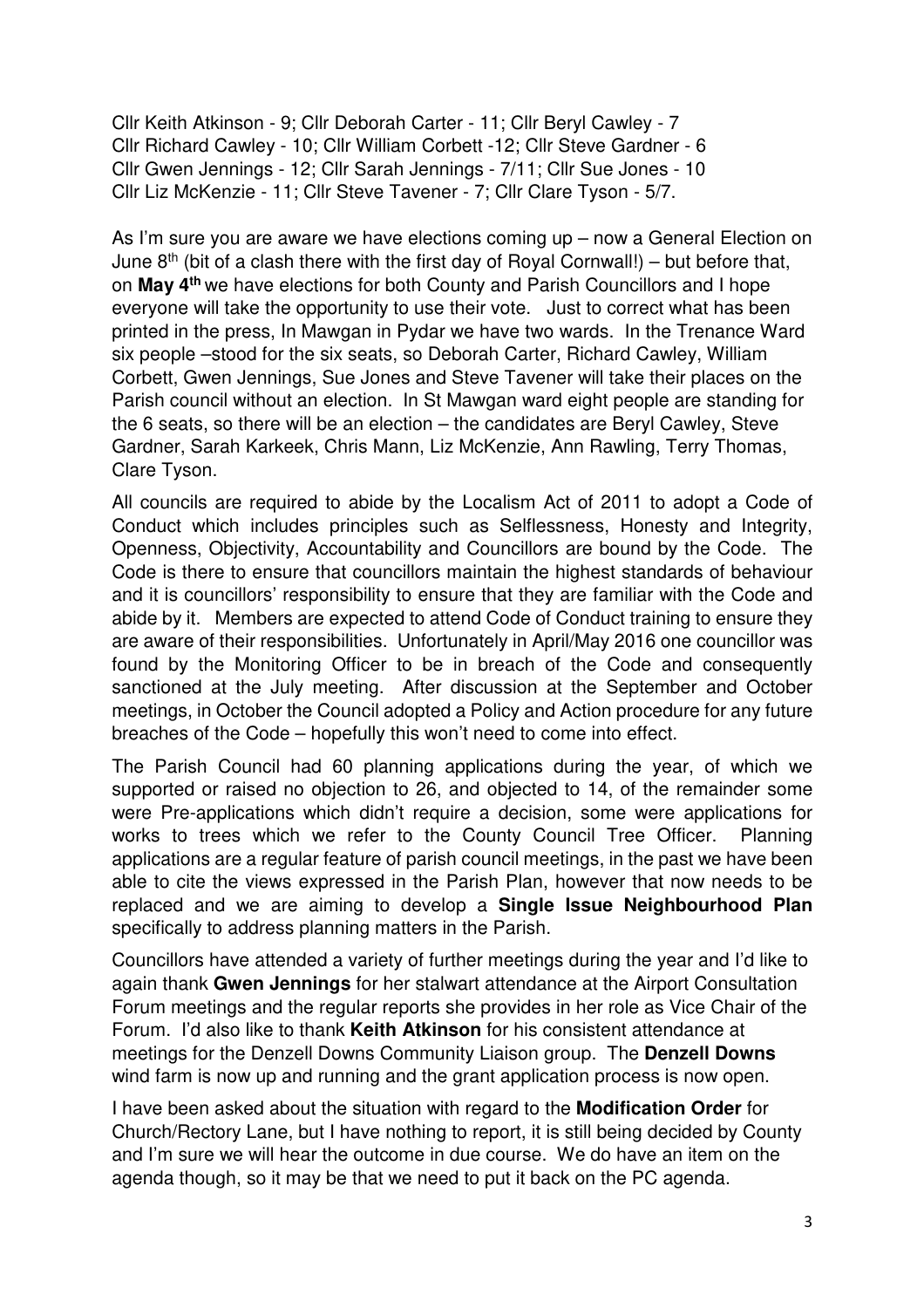We have continued to maintain a public toilet in St Mawgan, with **Andrew Prowse** currently employed a three-year contract to open, close and clean the toilets. We still receive community support to make this possible and I'd like to thank everyone involved for their continued support to keep the toilets open. Our maintenance contractor, **Simon Plant** has continued to maintain the village amenities – the playing field, churchyard and burial ground, as well as cutting the footpaths. **Mike Farmer** continues with the Beach Cleaning contract. The Parish Council thanks each of these contractors for their hard work for the Parish and I'm sure we all appreciate everything they do to maintain the Parish for the benefit of all of us.

This time last year we had just appointed **Angela Hayne** as our new Parish Clerk and she took up the post from May 1<sup>st.</sup> I'm pleased to report she has fulfilled the role admirably during the year. You may recall that **Paul Roberts** had been our locum clerk and he very generously made himself available to help Angela settle into the new role. So, I'd like to thank Paul on behalf of the Parish Council for everything he has done behind the scenes.

As I reported last year there are two defibrillators in the Parish, one in St Mawgan and one at Mawgan Porth, with fundraising by the Falcon, the Merrymoor and The St Mawgan Eccentric Gentlemen. I hope everyone will continue to support these valuable parish resources.

We have quite a full agenda for this evening's meeting, so as I have mentioned I intend to keep the items to time, so that everyone has a fair chance to speak. There will be opportunities for questions after each item, so I would ask that everyone respects the speakers and if they have a question, to enable me to chair the meeting fairly.'

### (f) Parish Affairs in general:

1. Denzell Downs Community Benefit Fund

A short PowerPoint presentation was given by the Chair to introduce the application process of individuals or groups to the Denzell Downs Community Benefit Fund. She stated that the first round of funding is now available. The annual value of the fund value is approximately £17500 per annum (index linked) shared equally between Colan and St Mawgan-in-Pydar Parish. Grants are available between £250 and £8,750. There will be one application round each year. The application closing date for 2017 is 28 June. An additional application round may be established if all available funding is not allocated in any annual round. The fund is being managed by Grantscape Ltd. Application to the Fund needs to be made using the online form available on GrantScape's website (link also on Parish website). Eligible Organisation, who can apply for funding include: charities and voluntary/community groups; the Parish Council; schools and educational establishments; social enterprises (including credit unions, co-operatives, social firms, community-owned enterprise, community interest companies and development trusts), provided they operate on a not-for-profit basis.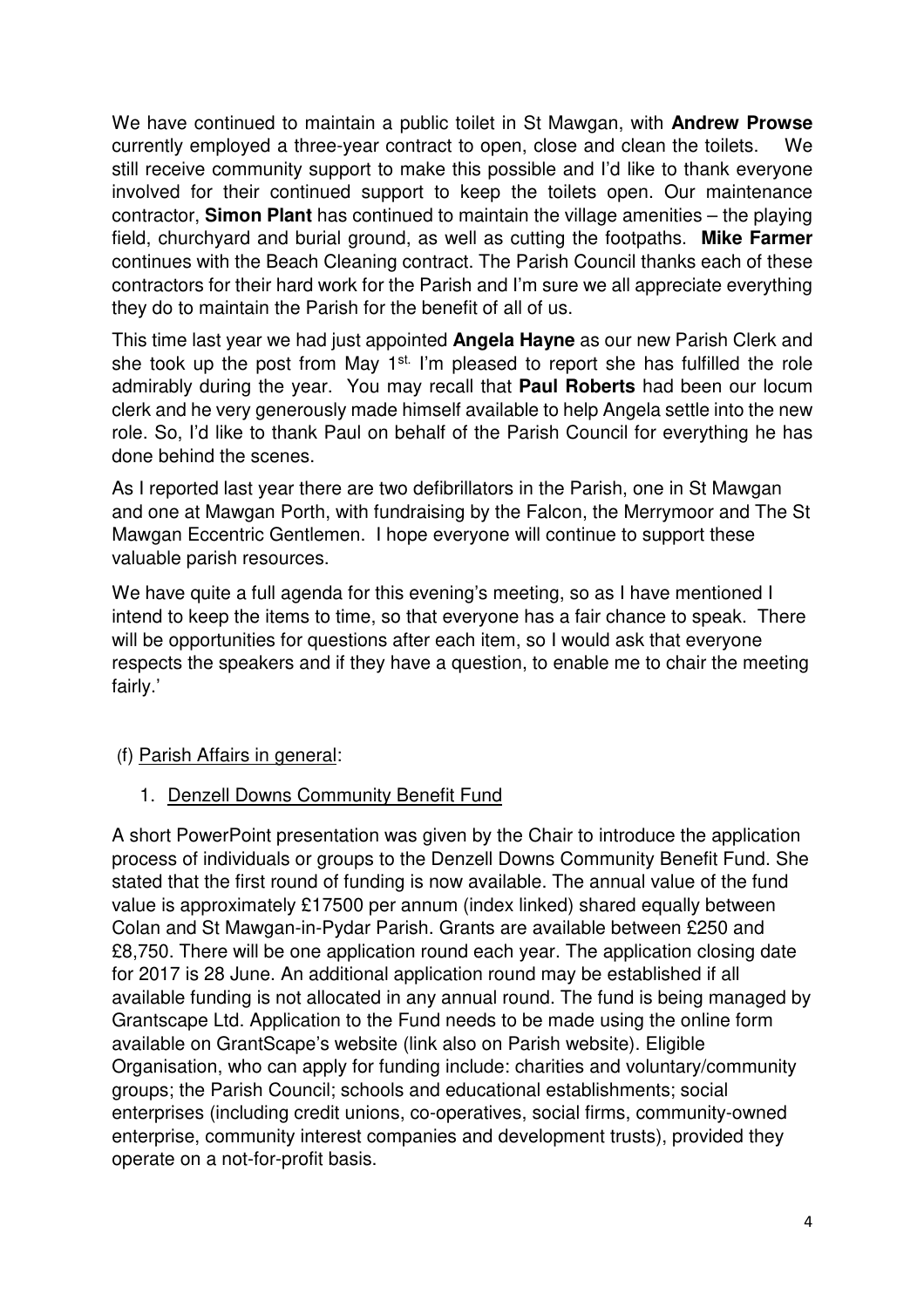# 2. Specific Issue Neighbourhood Plan – Engagement of Ideas

Mr Keith Atkinson introduced the background to the creation of a Specific Issue Neighbourhood Plan:

'During 2013/14 the Parish Council Neighbourhood Plan Working Group under the Vice Chairman, Cllr Liz McKenzie, attempted to generate a full Neighbourhood Plan. Despite continued efforts to involve a broad spectrum of parishioners, the Working Group was unable to do so and the decision was taken, reluctantly, by the Parish Council to cease the process at that time and to defer the production of a Neighbourhood Plan until a future date when there might be more public enthusiasm for the process. In the event, various matters related to the development of planning processes both Nationally and by Cornwall Council has lead the Parish Council to conclude that a Neighbourhood Plan based on the single issue of Planning would be of great benefit to the future of the parish. Particularly as St Mawgan-in-Pydar Parish Plan expires at the end of 2017 and the Localism Act (2011) gives greater credence to the idea of Neighbourhood Plans in general.

It is proposed that the topics to be covered in the Plan could include and would be open to consultation:

- 1. The preservation and protection of the Areas of Special Character; Areas of Great Landscape Value in the Parish and the St Mawgan Conservation Area. A Policy to give added protections, to and a positive presumption against additional development within these areas. The ASC and CA Policies have always seemed to the PC, to give a very important degree of protection to areas within the development envelopes of Mawgan Porth and St Mawgan, where it was recognised that additional building would, if allowed, soon eradicate the particular character of the ASC's or CA. They were also policies that had broad parishioner support at the time of the Parish Plan.
- 2. Preserving the concept of planning envelopes by recognising 'core development areas' outside which development should be resisted.
- 3. Recognition of suitable sites for affordable housing. (2) above is not to say that no new building should take place. However, the thrust of policy under the Cornwall Local Plan 2010-2030, is that such new building as does take place in the rural parishes should be reserved essentially for genuine local families rather than incomers or holiday homes.
- 4. Policy with regard to 'renewable energy proposals'.
- 5. Policy on future tourism developments.
- 6. Development in the Mawgan Porth flood-plain.
- 7. Establishing overall 'limits to growth' for the Parish.

Mr Atkinson welcomed individuals who may be interested in joining the Single Issue Neighbourhood Plan Group to contact the PC.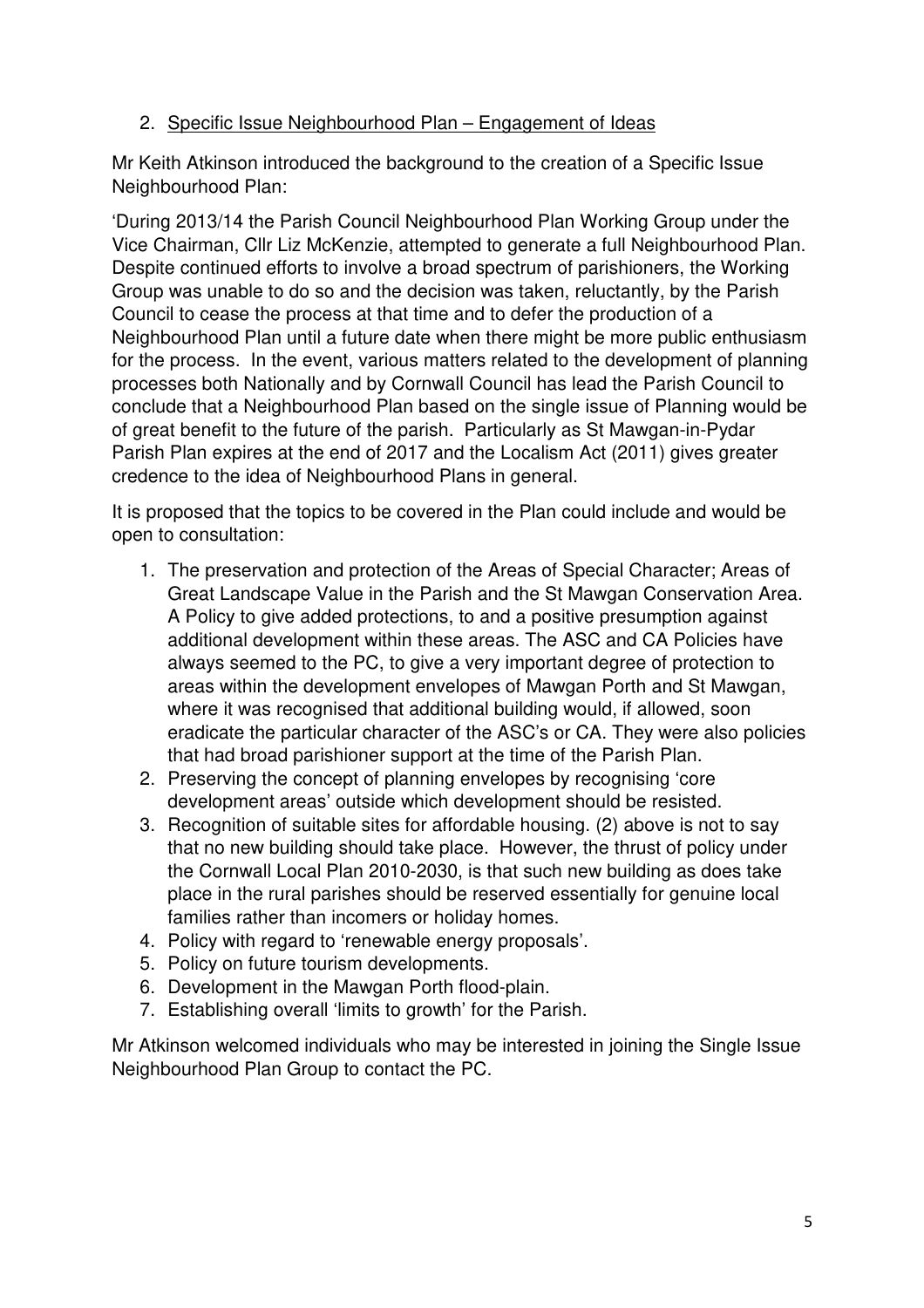# 3. Parish Council Website Design

The Clerk introduced a draft of the re-design of the Parish Council website to allow easier access to Parish Council documents and information. A short discussion followed and feedback to be given to Mr Mark Perkins, who is undertaking the redesign.

At the request of S Gardner:

# 4. Removal of Street Lights from Church/Rectory/School Lane

Mr Gardner firstly, acknowledged the Code of Conduct complaint against him, and went on to say that he refuted the complaint and monitoring officer's decision. The monitoring office offered no judgement regarding any narrative about street lights.

He stated that he did not agree with the Monitoring Officer's finding, that he had been in breach of the Code.

Mr Gardner stated that, as far as he was aware Cornwall Council (CC) wished to remove the street lights. Therefore, he was in correspondence with CC to take over the cost to have them remain in place. However, he advised the meeting that it is highly likely that Cornwall Council will seek removal of the lights in the near future.

### 5. Localism - 'giving the power to our community to make our own decisions'

Mr Gardener, drew attention to the Localism Act (2011), and new laws that came into effect in 2013.

He explained that 'Localism', 'is the shift of power away from central government and into the hands of communities'. He drew attention to the booklet available online on the **.gov.uk** website, and quoted from the foreword from coalition government in 2011, "time has come to disperse power more widely in Britain today." He highlighted that localism was topical within the Annual Assembly and had already been mentioned in the topics addressed by Cllr Fitter and the Specific Issue Neighbourhood Plan Powerpoint. He outlined a key change that local councils can now do 'anything providing the law does not specifically prevent them from doing so.' Thus, 'Parish Councils now have the power to run affairs they see fit, to suit their own circumstances rather than having all the rules imposed from central government.'

Mr Gardner went on to explain that the Parish Council Elections would be the first since Localism legislation came into full force in 2013, and the elections would be an important opportunity for the community to engage. Although, he was sad to note the lack of engagement with the Parish Council as evidenced in the low turnout at the meeting. He offered, that many people were probably not aware of Localism, and how it gives the community the power to act, and power to influence parishioners lives if only 'we exercise that right and use it.'